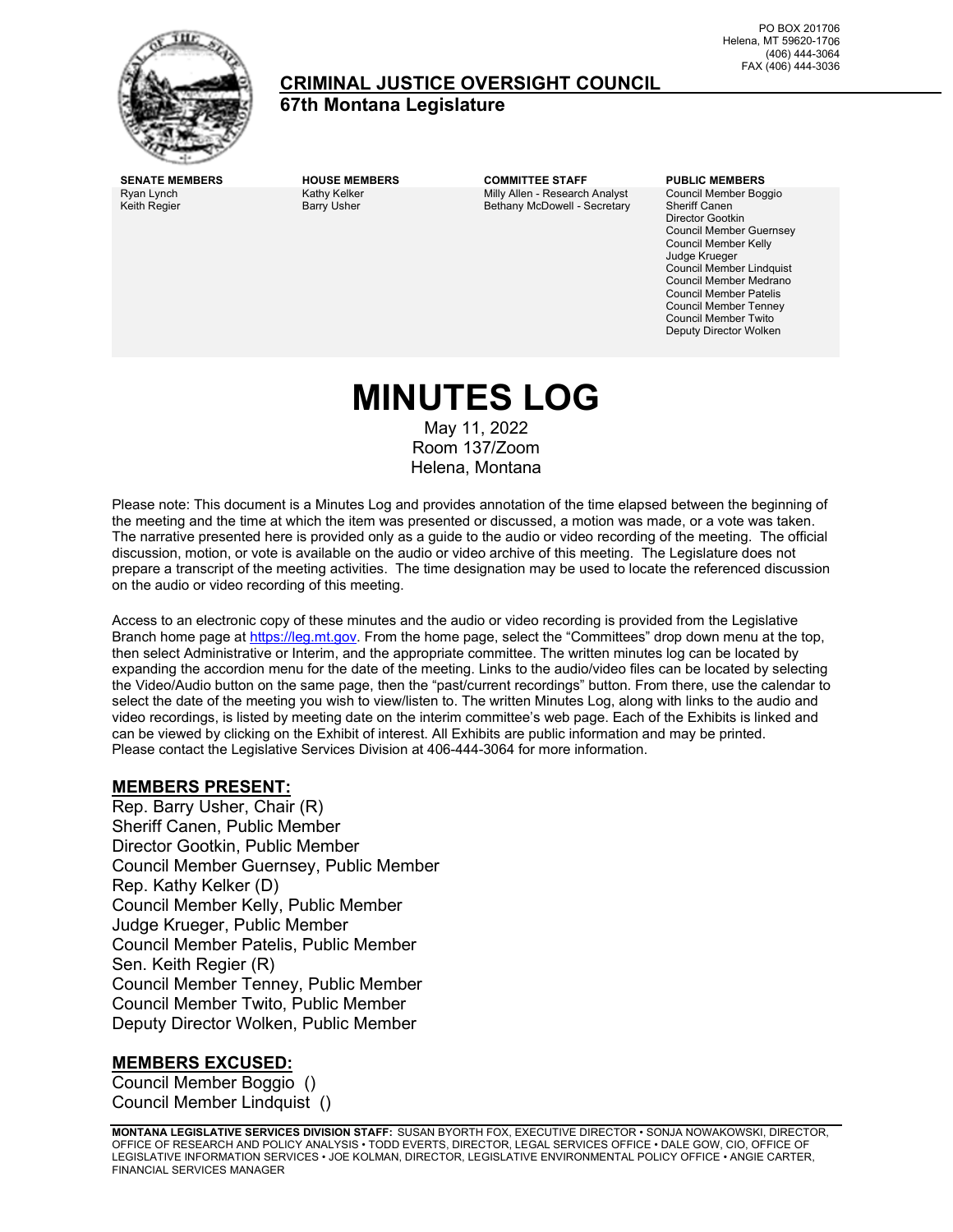Sen. Ryan Lynch (D) Council Member Medrano ()

### **MEMBERS ABSENT:**

### **STAFF PRESENT:**

Milly Allen, Research Analyst Bethany McDowell, Secretary

### **AGENDA [\(Attachment 1\)](https://leg.mt.gov/content/Committees/Interim/2021-2022/Criminal-Justice-Oversight-Council/Meetings/may-2022/cjoc-agenda-may-11-2022-UPDATED-may-10-2022.pdf)**

### **VISITORS' LIST [\(Attachment 2\)](https://leg.mt.gov/content/Committees/Interim/2021-2022/Criminal-Justice-Oversight-Council/Meetings/may-2022/cjoc-may-11-2022-visitor-list.pdf)**

### **COMMITTEE ACTION**

### **CALL TO ORDER/ROLL CALL**

08:01:39 Rep. Barry Usher-R called the meeting to order at 8:01 AM. The committee secretary took roll.

### **Larceny and Auto Theft in Montana**

- 08:03:57 Brad Griffin, President of the Montana Retail Association, gave a presentation on the impact of larceny in retail stores across the state as well as the effects of HB 133. [\(Exhibit 1\)](https://leg.mt.gov/content/Committees/Interim/2021-2022/Criminal-Justice-Oversight-Council/Meetings/may-2022/cjoc-may-11-2022-inform-consumers-act-ex1.pdf)
- 08:14:25 Sheriff Brian Heino, Flathead County, gave a presentation on crimes in Flathead County.
- 08:21:15 Shawn Mayo, Captain of Patrol at the Billings Police Department, gave a presentation on crimes in Billings.

## **Committee Questions/Discussion**

- Rep. Kelker asked Sheriff Heino to describe an individual's conviction process.
- 08:28:33 Rep. Kelker asked Sheriff Heino about the size of jails.
- 08:31:13 Rep. Usher asked Sheriff Heino about the percentage of individuals who could be sent to rehab facilities.
- 08:33:10 Dir. Gootkin asked Captain Mayo about laws enacted in 2017 and their effect on Billings officers.
- 08:35:35 Sen. Regier asked Mr. Griffin about worker response to shoplifters.
- 08:36:36 Rep. Kelker asked Mr. Griffin about shoplifting in his stores.
- 08:38:29 Rep. Kelker asked Mr. Griffin about the shoplifter restitution timeline.
- 08:39:40 Rep. Kelker commented on retailers' ability to receive restitution.
- 08:40:48 Rep. Usher commented on a shoplifter in Billings.
- 08:41:15 Mr. Patelis asked Mr. Griffin about shoplifting data related to HB 133.
- 08:42:12 Mr. Patelis asked Capt. Mayo about data on shoplifters under the influence of drugs or alcohol.
- 08:43:15 Dir. Gootkin asked Mr. Griffin about retailers who have gone out of business due to shoplifting.
- 08:44:01 Mr. Twito asked Capt. Mayo about the impact of stolen vehicles on individuals.
- 08:45:29 Mr. Twito asked Capt. Mayo about legislation addressing auto theft.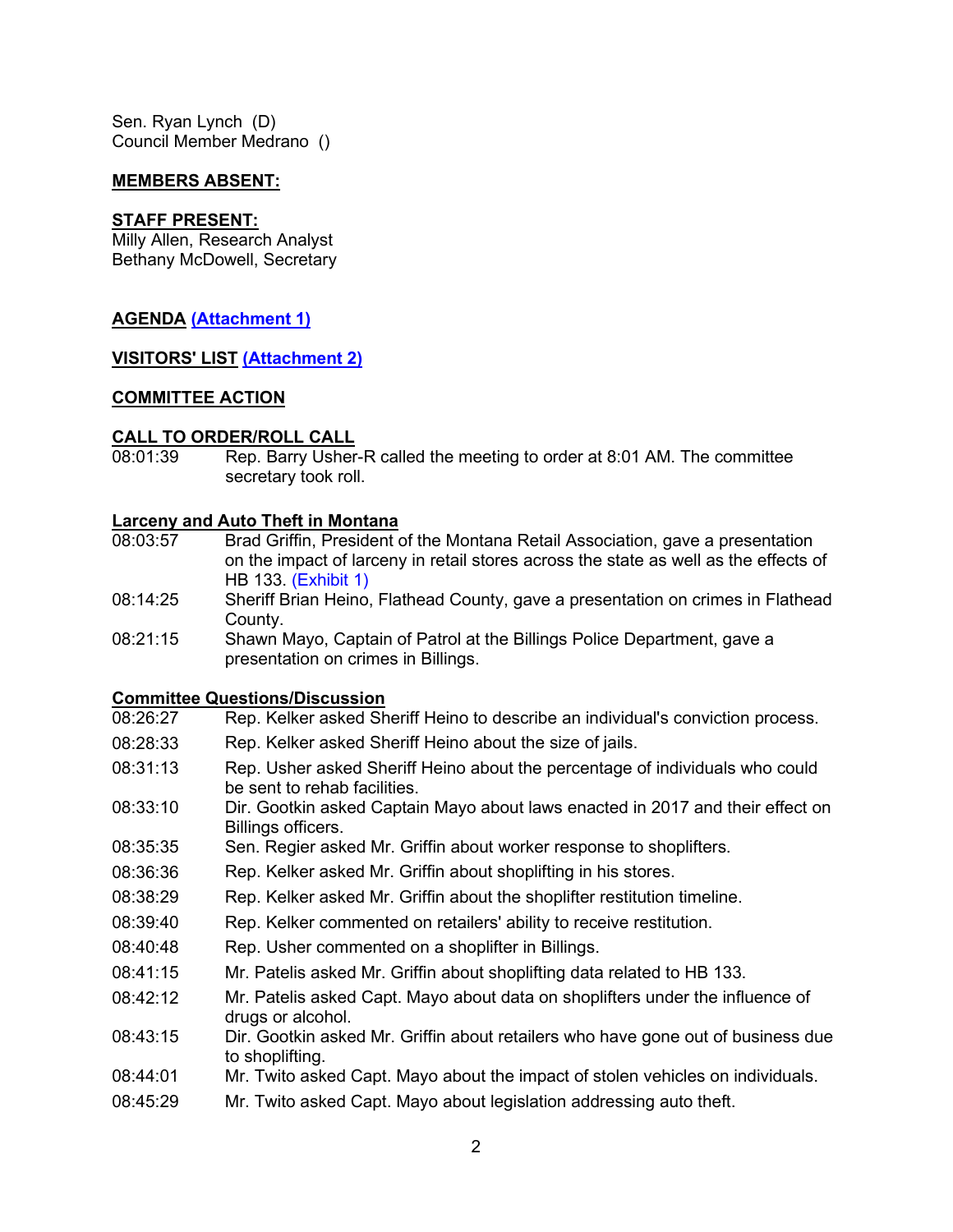## **Public Comment on Auto Theft and Larceny**

- Nanette Gilbertson, Montana Sheriff's and Peace Officers Association (MSPOA) and the County Attorneys Association
- 08:48:45 May Simmons, Polson
- 08:51:10 Mark Murphy, Helena
- 08:56:10 Rep. Usher commented on the public comments.

### **Sober Living Home Operators**

- 08:56:51 Kacy Keith and Traci Jordan, founders of Sober Beginnings, gave a presentation on their sober living homes and the initiatives that are put in place to help residents maintain sobriety.
- 09:03:40 Terri Todd and Richard Todd, founders of Gratitude in Action, gave a presentation their sober living homes in Billings and the work that is being done to improve their residents' recovery and transition. [\(Exhibit 2\)](https://leg.mt.gov/content/Committees/Interim/2021-2022/Criminal-Justice-Oversight-Council/Meetings/may-2022/cjoc-may-11-2022-soberlivinghomes-exhibit-binder.pdf)

## **Committee Questions/Discussion**<br>09:14:54 Sen, Regier asked Ms

- Sen. Regier asked Ms. Keith about her facilities.
- 09:15:35 Sen. Regier asked Ms. Keith about the supervision at her facilities.
- 09:16:47 Sen. Regier asked Mr. and Mrs. Todd about the neighborhoods surrounding their facilities.
- 09:17:53 Sen. Regier asked Mr. and Mrs. Todd about their policies.
- 09:18:45 Rep. Kelker asked both sets of presenters about the source of their revenues.
- 09:22:22 Mr. Twito asked Ms. Keith and Ms. Jordan about the male residents in their homes.
- 09:23:25 Mr. Twito asked Ms. Keith and Ms. Jordan about male residents in their facilities.
- 09:24:11 Mr. Twito asked Ms. Keith and Ms. Jordan about the male residents who leave their homes. He asked about residents under the supervision of the Department of Corrections (DOC).
- 09:26:01 Ms. Guernsey asked Mr. and Mrs. Todd about family homes versus single resident homes.
- 09:30:50 Mr. Patelis asked Mr. and Mrs. Todd about annual inspection of their homes. He followed by asking about licensed counselors.
- 09:32:52 Mr. Patelis asked Mr. and Mrs. Todd about their regulations regarding sex offenders.
- 09:33:56 Rep. Usher directed Mr. Patelis' question to Ms. Keith and Ms. Jordan.
- 09:36:20 Mr. Twito asked Ms. Todd about rent and fees for the residents.
- 09:37:54 Mr. Twito asked about fee charges and refunds.
- 09:39:30 Sheriff Canen joined the meeting via zoom.

## **Public Comment**

- Lenette Kosovich, Rimrock Foundation
- 09:40:33 Max Obroslinski, Sober Beginnings

## **BREAK**<br>9:44:37

Reconvened at 9:57:41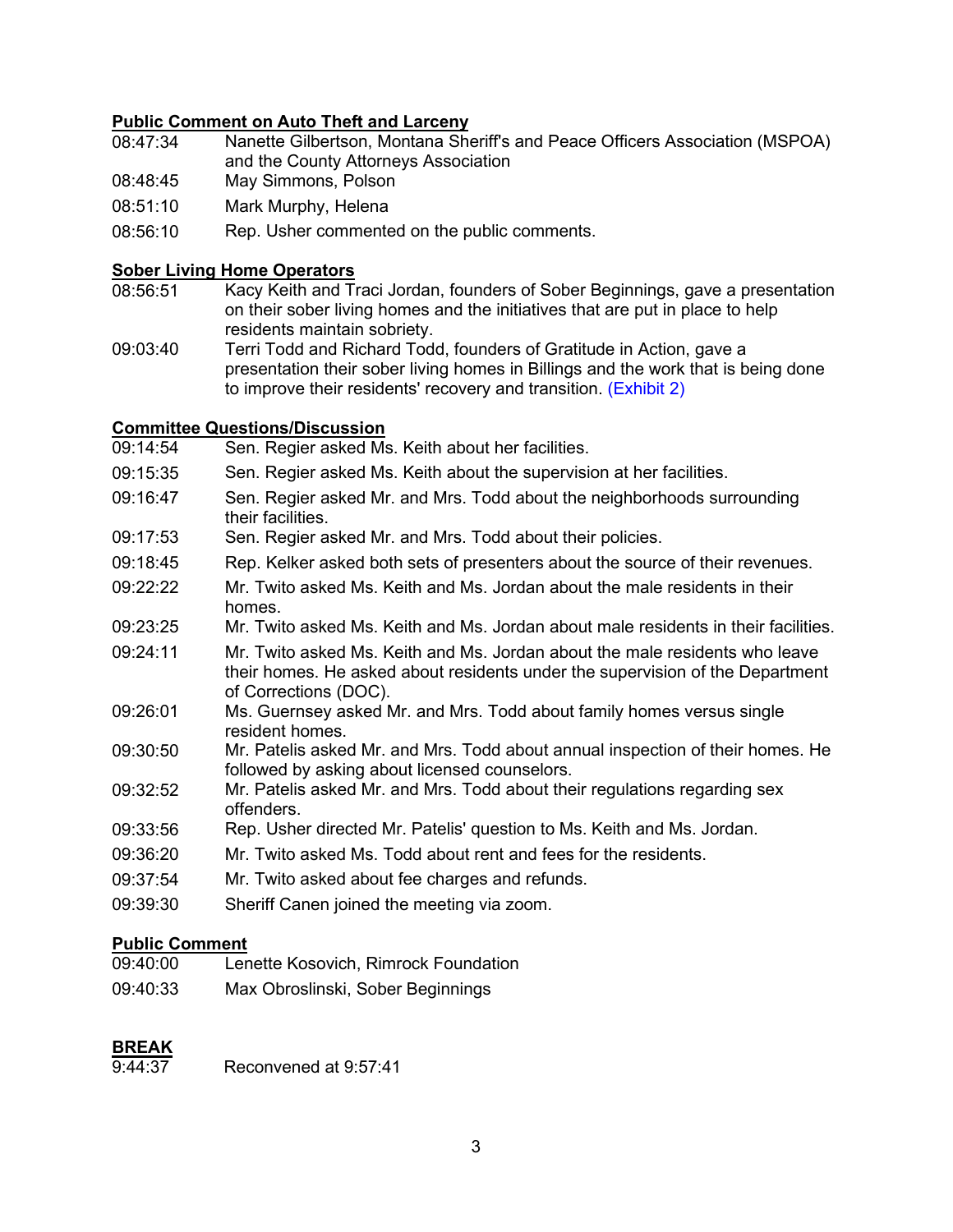## **Voluntary Recovery Residence Certification Process**

- 09:58:58 Mary Collins, Behavioral Health and Disabilities Bureau Chief at DPHHS, introduced Ka-Ia McBride, Opioid Prevention Program Manager at DPHHS.
- 09:59:11 Ms. McBride introduced Dave Sheridan, Executive Director for the National Alliance of Recovery Residences.
- 10:00:19 Mr. Sheridan began a presentation on opioid recovery efforts across the nation. [\(Exhibit 3\)](https://leg.mt.gov/content/Committees/Interim/2021-2022/Criminal-Justice-Oversight-Council/Meetings/may-2022/cjoc-may-11-2022-recover-residence-certification.pdf)
- 10:11:52 Ms. McBride continued the presentation on opioid recovery and the goals for reentry homes.
- 10:14:49 Rep. Usher commented on work between DPHHS and members of the council.

## **Committee Questions/Discussion**

| 10:17:12 | Rep. Kelker asked Mr. Sheridan about accreditation costs.                  |
|----------|----------------------------------------------------------------------------|
| 10:20:46 | Rep. Kelker asked Mr. Sheridan about sober living homes models in Montana. |
| 10:21:14 | Ms. Guernsey asked about oversight for sober living homes.                 |
| 10:23:19 | Rep. Usher asked about the cost of implementing standardized programs.     |

## **HB 133 and Justice Reinvestment**

- 10:26:07 Leo Gallagher, Lewis and Clark County Attorney, gave a presentation on justice and reinvestment.
- 10:31:25 Kirsten Pabst, Missoula County Attorney, continued the presentation by discussing HB 133. She presented an annual report to the council. [\(Exhibit](https://leg.mt.gov/content/Committees/Interim/2021-2022/Criminal-Justice-Oversight-Council/Meetings/may-2022/cjoc-may-11-2022-pabst-county-attorney-annual-report.pdf) 4)
- 10:41:51 Samm Cox, Butte-Silver Bow Chief Deputy County Attorney, continued the presentation.
- 10:44:15 Jed Fitch, Beaverhead County Attorney, continued the presentation by discussing the criminal justice reform acted in 2017.
- 10:48:00 Dir. Wolken joined the meeting.

## **Committee Questions/Discussion**

| 10:48:21 | Dir. Wolken asked Ms. Pabst about a policy in SB 59.                                            |
|----------|-------------------------------------------------------------------------------------------------|
| 10:51:35 | Sen. Regier asked Ms. Pabst about her comments on HB 133.                                       |
| 10:52:54 | Sen. Regier asked Ms. Pabst about her support for prosecutorial discretion.                     |
| 10:53:53 | Dir. Gootkin asked Mr. Fitch or Mr. Twito about dangerous drugs on the PFO.                     |
| 10:54:54 | Mr. Twito stated that he will address Dir. Gootkin's question in his scheduled<br>presentation. |
| 10:55:09 | Rep. Kelker asked the panelists about individual assessments.                                   |
| 10:58:05 | Rep. Usher asked Ms. Pabst about outside source funding.                                        |
| 11:00:01 | Mr. Twito asked the panelists about probation policies.                                         |
| 11:05:19 | Mr. Twito directed his question to the other panelists.                                         |
| 11:09:58 | Dir. Gootkin commented on the state's probation officers' complaints.                           |
| 11:11:31 | Dir. Wolken described the different efforts from the DOC.                                       |
| 11:13:37 | Mr. Patelis commented on the PFI and the 30-day PSI as well as DOC<br>commitments.              |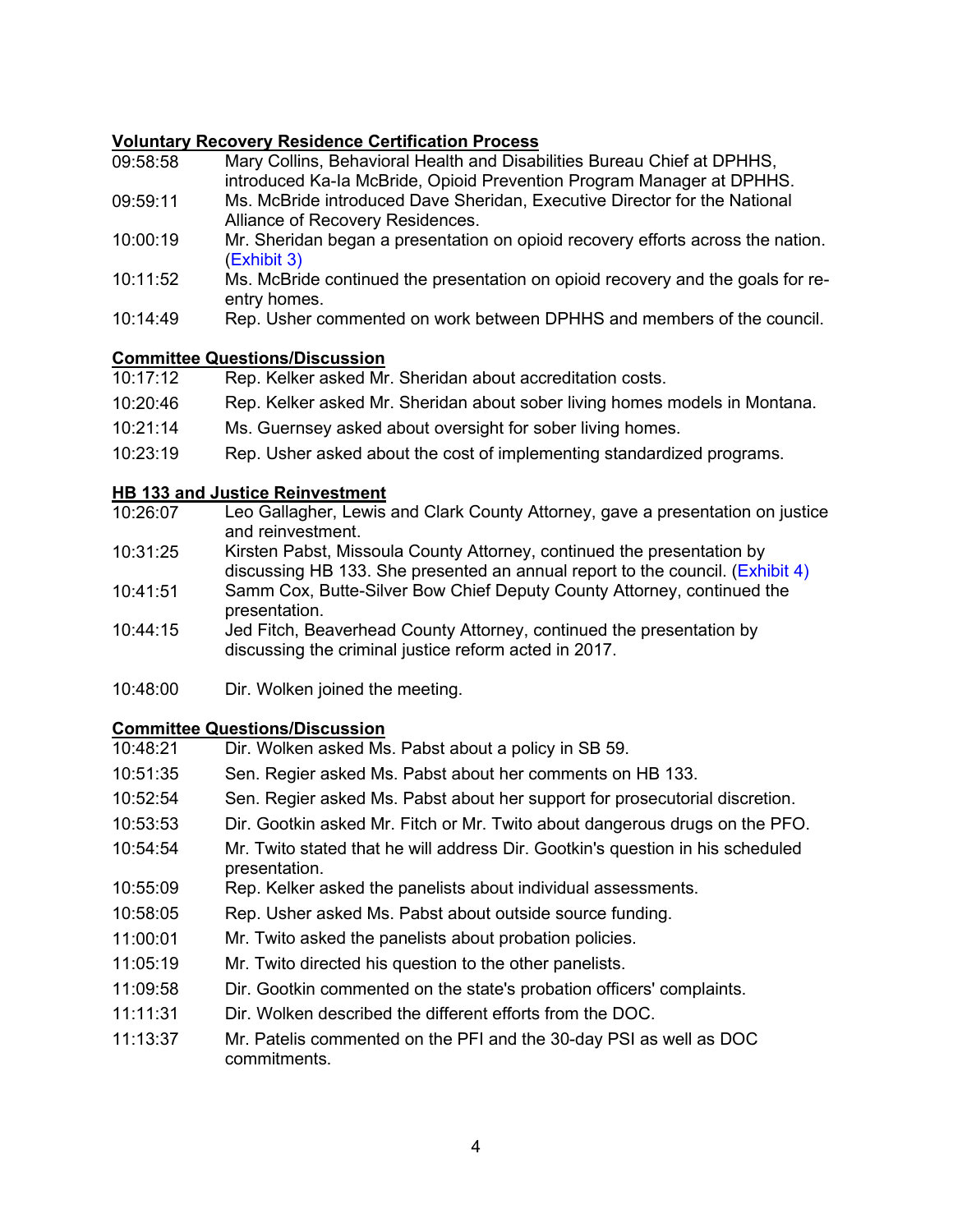# **Public Comment on HB 133 and Justice Reinvestment**

May Simmons, Polson

**LUNCH**<br>11:22:52 Reconvened at 12:59:46.

## **ASAM Level 3 Chemical Dependency Treatment**

- 13:00:25 Mary Windecker, Executive Director for Montana Behavioral Health Alliance, began a presentation on the Behavioral Health Alliance. [\(Exhibit](https://leg.mt.gov/content/Committees/Interim/2021-2022/Criminal-Justice-Oversight-Council/Meetings/may-2022/cjoc-may-11-2022-BHA-Montana.pdf) 5)
- 13:03:58 Lenette Kosovich, CEO of Rimrock Foundation, continued the presentation by discussing challenges related to mental and behavioral health.
- 13:13:13 Ms. Windecker commented on potential legislation that will establish mental health centers under the behavioral health umbrella.

# **Committee Questions/Discussion**<br>13:15:15 Rep. Kelker asked the

- Rep. Kelker asked the panelists about different types of treatment homes.
- 13:18:44 Rep. Kelker asked about funding for the programs that the alliance oversees.
- 13:20:55 Ms. Guernsey asked the panelists their preference on a length of stay.
- 13:21:41 Ms. Guernsey commented on problems facing counselors. She asked the panelists about those problems.
- 13:26:56 Mr. Twito asked the panelists about an effective assessment tool.
- 13:29:06 Rep. Usher asked the panelists about individuals in Rimrock.

## **Public Comment on ASAM Level 3 Chemical Dependency Treatment**

- Erin McGowan, Montana Community Corrections Associations
- 13:35:34 Kacy Keith, Sober Beginnings
- 13:37:53 May Simmons, Polson

# **Council Legislation: Persistent Felony Offender Designation**

Mr. Twito gave a presentation on legislation regarding registerable felony offenses. [\(Exhibit](https://leg.mt.gov/content/Committees/Interim/2021-2022/Criminal-Justice-Oversight-Council/Meetings/may-2022/cjoc-may-11-2022-persistent-felony-charges.pdf) 6)

# **Committee Questions/Discussion**<br>13:45:26 Rep. Kelker asked Mr

- Rep. Kelker asked Mr. Twito about dangerous drugs.
- 13:46:06 Rep. Kelker asked Mr. Twito about drugs that constitute felony offenses.
- 13:47:10 Rep. Kelker asked Mr. Twito about the determination of drug-related felonies.
- 13:49:42 Ms. Guernsey asked Mr. Twito about convictions when an individual is out on bail.
- 13:50:56 Mr. Twito responded by referring to the research presented to the council. (See exhibit 6)
- 13:52:08 Dir. Wolken asked Mr. Twito about details regarding the proposed changes. (See exhibit 6)
- 13:54:07 Dir. Wolken asked Mr. Twito about sentencing for particular crimes.
- 13:58:58 Mr. Patelis asked Mr. Twito about having to change a bill to act in accordance with the proposed legislation.
- 13:59:50 Mr. Patelis asked for clarification.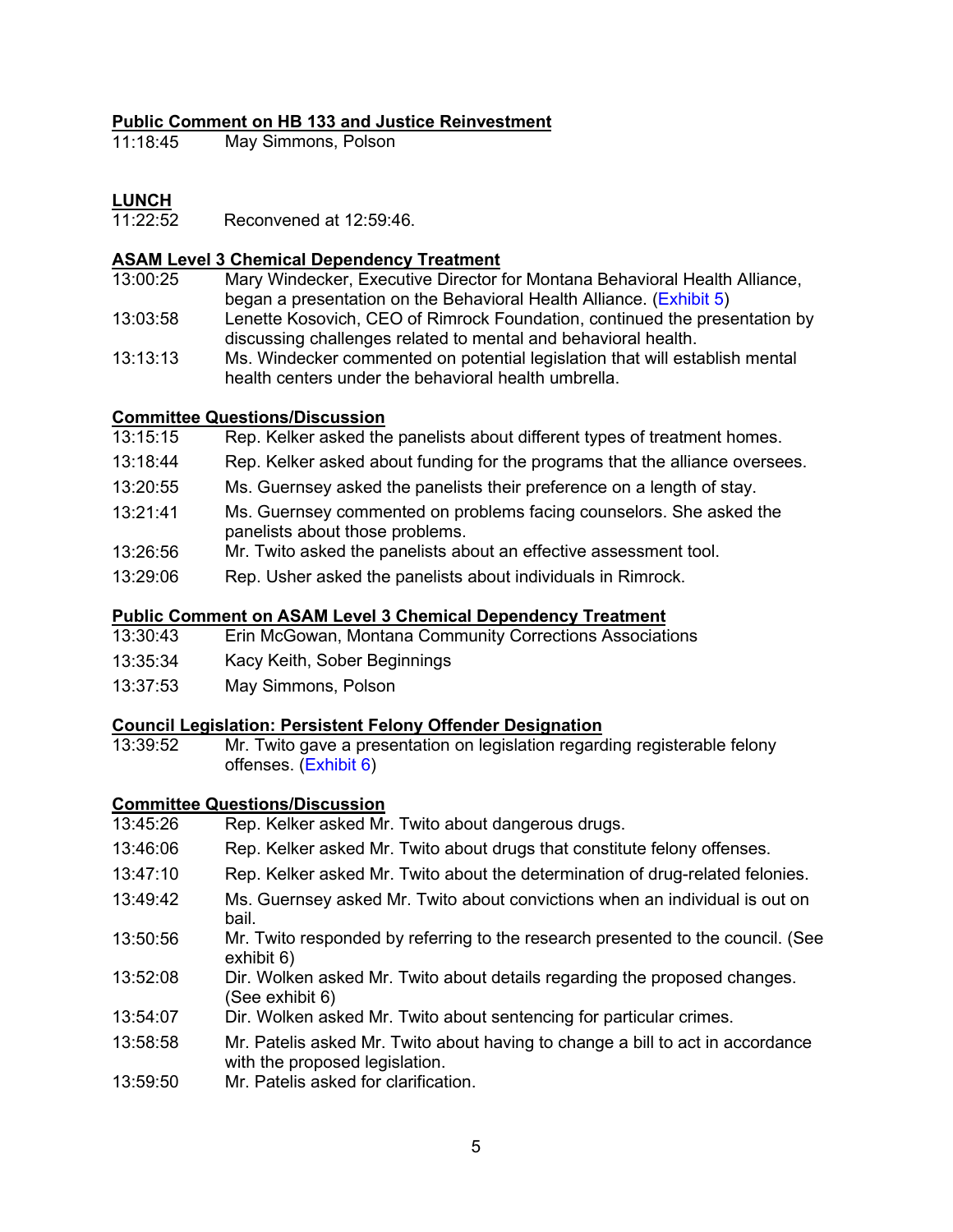- 14:01:17 Mr. Patelis asked Mr. Twito about suspended sentences for persistent offenders.
- 14:01:51 Mr. Twito described the power to remove.
- 14:03:20 Rep. Kelker asked Mr. Twito about plea bargaining.
- 14:06:35 Rep. Kelker asked Mr. Twito about public reception to plea bargaining.
- 14:07:42 Mr. Twito responded to Rep. Kelker by describing the plea-bargaining process.
- 14:10:11 Sen. Regier asked Mr. Twito about details within the proposed legislation and whether he has presented it to the County Attorneys Association.
- 14:10:59 Ms. Guernsey commented on including the victim in the plea-bargaining process.

### **Public Comment on the Draft Legislation**

14:13:51 None

# **Public Comment on any topic within CJOC jurisdiction**<br>14:14:34 May Simmons, Polson

May Simmons, Polson

### **Work Session**

| .        |                                                                                                                                         |
|----------|-----------------------------------------------------------------------------------------------------------------------------------------|
| 14:17:02 | Mr. Patelis asked the council for additional legislation requests.                                                                      |
| 14:17:49 | Dir. Wolken stated that the council should hear from probation parole officers.                                                         |
| 14:18:43 | Rep. Kelker asked the council about money for different agencies and<br>organizations.                                                  |
| 14:20:41 | Mr. Patelis asked about appropriations from the marijuana tax.                                                                          |
| 14:21:26 | Dir. Gootkin stated that, in addition to questioning the costs, the council should<br>also focus on the effectiveness of programs.      |
| 14:22:21 | Mr. Patelis commented on individuals in transitional centers.                                                                           |
| 14:23:36 | Rep. Usher asked the council to give additional input for future meetings.                                                              |
| 14:25:17 | Rep. Kelker commented on establishing standards for sober living homes.                                                                 |
| 14:27:39 | Rep. Usher commented on using Tennessee SB 207 as a foundation for new<br>legislation. (Exhibit 7 - See March 23, 2022 Summary Minutes) |
| 14:30:14 | Mr. Twito commented on treatment courts.                                                                                                |
| 14:31:43 | Mr. Twito stated that Karen Tracy, Billings County attorney, might be willing to<br>get involved in working on legislation.             |
| 14:31:52 | Dir. Gootkin asked to include Megan Koy, from the DOC.                                                                                  |
| 14:32:20 | Rep. Kelker commented on establishing an annual report from DPHHS.                                                                      |
| 14:32:57 | Ms. Kelly volunteered to work on the legislation.                                                                                       |
| 14:33:41 | Milly Allen, Research Analyst, gave a summary of the council's requests.                                                                |
| 14:35:10 | Sen. Regier asked Ms. Allen for clarification on the requests.                                                                          |
| 14:35:39 | Dir. Gootkin commented on payments being included in the legislation.                                                                   |
| 14:35:49 | Ms. Guersney asked Ms. Allen to include regulation regarding families in the<br>legislation.                                            |
|          |                                                                                                                                         |

### **Motion/Vote**

14:36:22 Rep. Usher moved for Ms. Allen to create legislation based on the Tennessee bill with alterations requested by the council.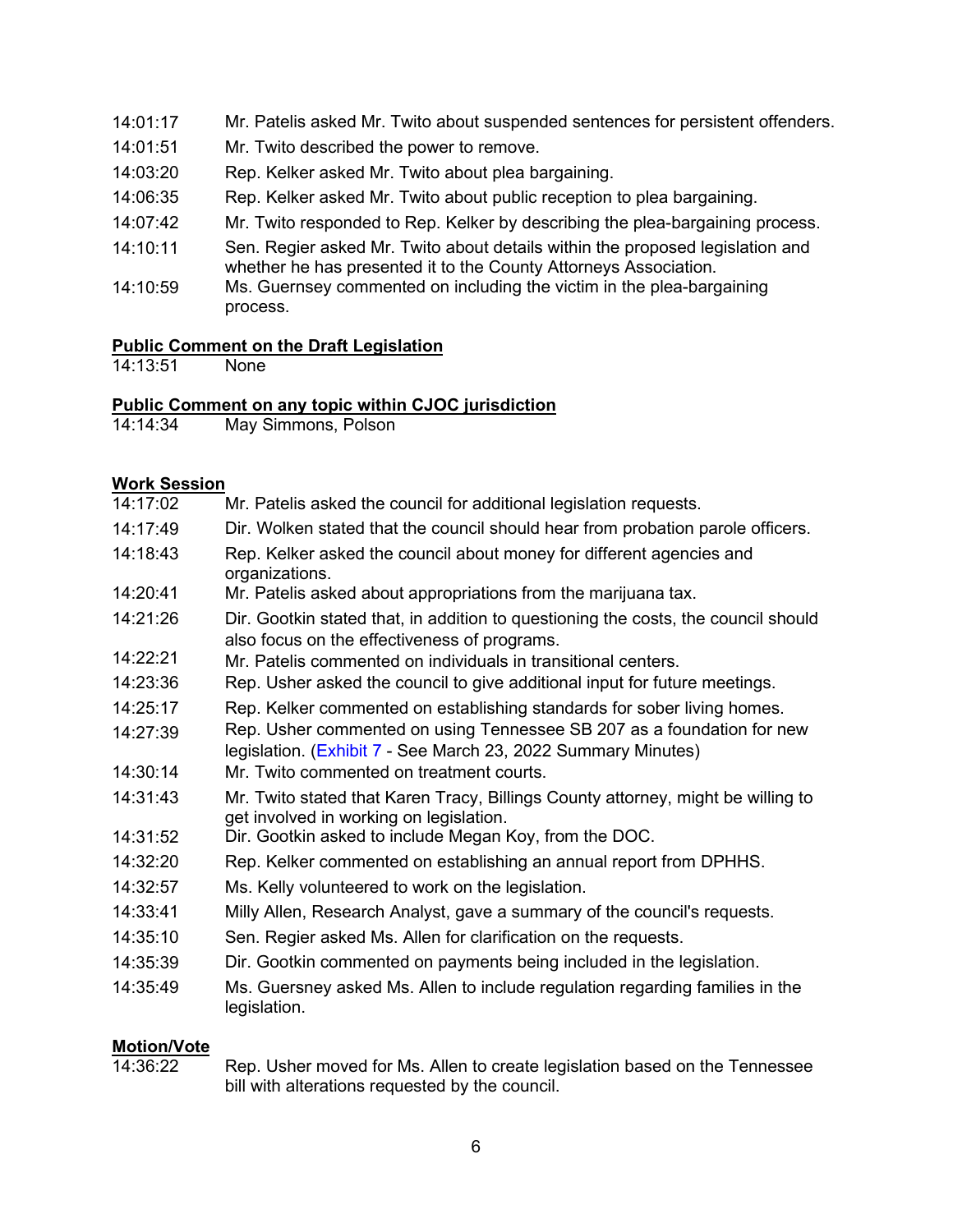**<u>Vote</u><br>14:36:29** Vote carried unanimously.

### **Committee Discussion**

| 14:37:49 | Ms. Tenney asked about inviting a presenter from the University of Cincinnati to<br>discuss correctional practices.<br>Dir. Gootkin responded to Ms. Tenney. |
|----------|--------------------------------------------------------------------------------------------------------------------------------------------------------------|
| 14:38:17 | Ms. Guernsey asked about the Behavioral Health Alliance's presentation and                                                                                   |
| 14:38:48 | looking further into addressing some of their concerns.<br>Dir. Wolken responded to Ms. Guernsey.                                                            |
| 14:40:05 | Rep. Usher commented on the council's ability to address some of the issues                                                                                  |
| 14:40:50 | facing the Behavioral Health Alliance.                                                                                                                       |
|          | Mr. Twito asked the council about inviting individuals who have experience as                                                                                |
| 14:42:17 | victims in the criminal justice system.<br>Rep. Usher asked about Mr. Twito's draft legislation.                                                             |
| 14:44:04 | Dir. Wolken asked about sideboards in the legislation.                                                                                                       |
| 14:44:53 | Mr. Twito responded to Dir. Wolken by discussing sideboards that currently exist                                                                             |
| 14:45:28 | in legislation.                                                                                                                                              |
|          | Sen. Regier asked Mr. Twito about DUI charges as felony offenses.                                                                                            |
| 14:49:40 | Mr. Twito recommended delaying a vote for the legislation until the draft is                                                                                 |
| 14:51:02 | updated per council recommendations.                                                                                                                         |
|          | Rep. Usher stated that the council should vote on the bill today.                                                                                            |
| 14:52:14 | Rep. Kelker stated her preference of having sideboards outlined on paper.                                                                                    |
| 14:52:30 | Mr. Twito commented on the persistent felony offender statutes.                                                                                              |
| 14:53:01 | Dir. Wolken asked Ms. Allen about researching habitual offender statutes in                                                                                  |
| 14:53:48 | other states.                                                                                                                                                |
|          | Dir. Gootkin commented on Mr. Twito's comment on establishing DUI as a                                                                                       |
| 14:54:10 | felony.                                                                                                                                                      |
|          |                                                                                                                                                              |

# **Motion/Vote**<br>14:54:28

Rep. Usher moved to allow Ms. Allen to continue working with Mr. Twito in creating a draft bill with sideboards outlined, and to also allow Ms. Allen to research statutes on habitual offenders in other states.

**Vote**<br>14:54:55 Vote carried unanimously with members present.

# **Council Report and Overview**<br>14:55:46 Ms. Allen discuss

- Ms. Allen discussed the annual report that is to be submitted to the Governor by September 15, 2022.
- 14:56:40 Rep. Usher asked the council their preferred mode for submitting the annual report to LJIC.
- 14:57:47 Rep. Kelker stated her preference for submitting the report in person.
- 14:58:47 Rep. Usher asked the council for a non-legislator to present the report to LJIC.